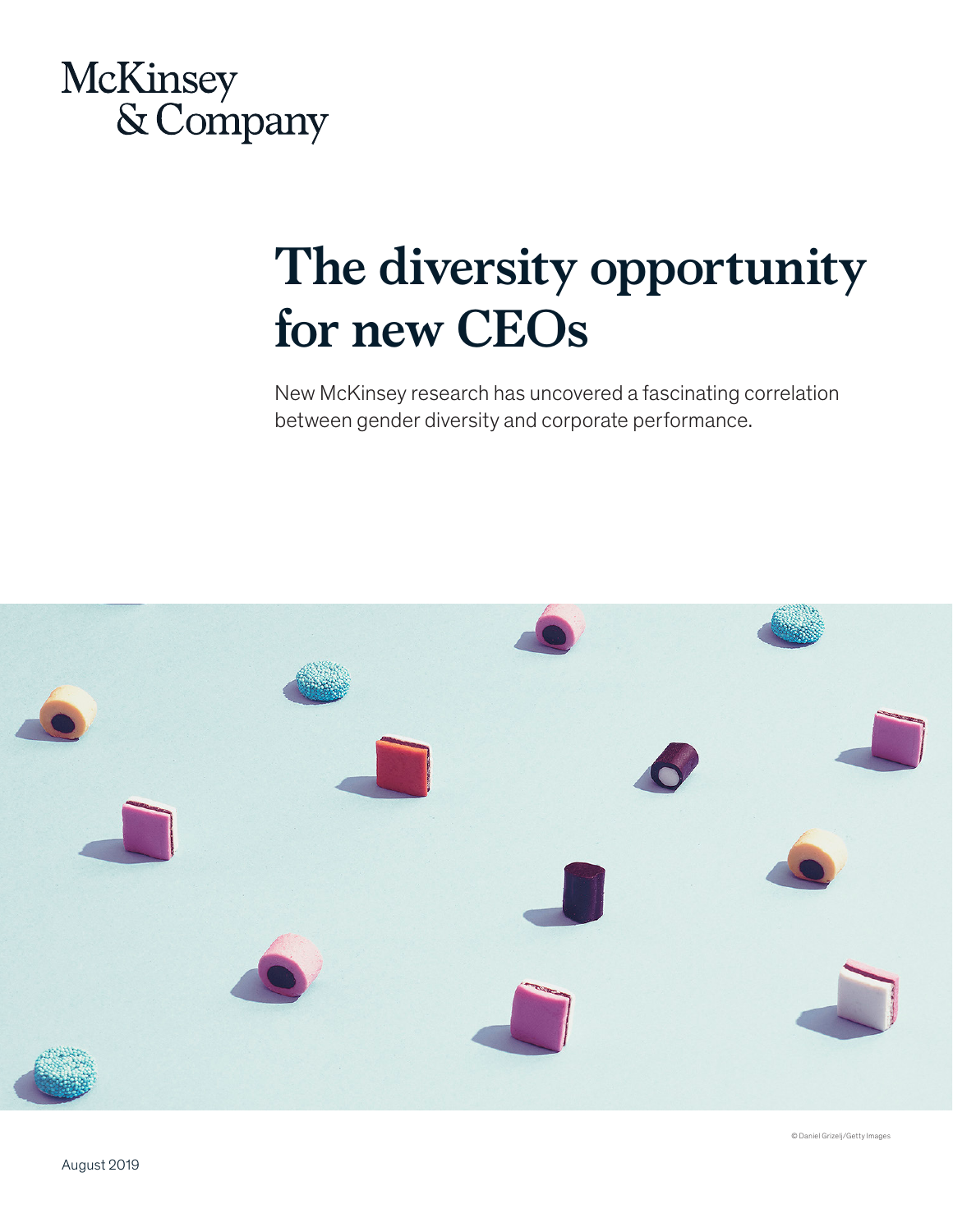In this episode of the *Inside the Strategy Room* podcast, McKinsey partners Paula Ramos and Tom Meakin speak with communications director Sean Brown about the case for gender diversity in top management. (For more conversations on the strategy issues that matter, subscribe to the series on iTunes.)

Sean Brown: From McKinsey's Strategy and Corporate Finance Practice, I'm Sean Brown. Welcome to *Inside the Strategy Room*. When we talk about organizations we often think in terms of their performance and their overall health. Gender diversity tends to be a subject that many relate to the health part of that equation. But new research has uncovered a fascinating correlation between gender diversity and corporate performance. Joining us today to discuss this research are Paula Ramos, a partner with our New Jersey office, and Tom Meakin, a partner based in our London office. Paula and Tom, thanks for joining us today.

Paula, for executives seeking to build the case for gender diversity in top management, can you give an indication of how important gender diversity is for corporations? What's the business imperative?

Paula Ramos: The first answer to that is, yes, it is really important. As you say, when we think about organizations—their health and their performance—we often think this is a topic that should be correlated with health. When we see the data, it's actually very correlated to economic performance. That makes a very compelling case for change.

Sean Brown: Tom, what did you find in the data?

Tom Meakin: Paula's exactly right, Sean. If you look at the data, it's a very clear and compelling case. Companies that are top quartile in terms of diversity are 21 percentage points higher performing in profit terms than those companies in the bottom quartile. This has moved on from being a health issue and being something you do for social purposes. Gender diversity creates more value too. It makes better organizations.

Sean Brown: Can you tell us about what the foundation was for the research that we're talking about today. How long has it been going on and where do you see it going in the future?

Tom Meakin: That's a great question, Sean. This research builds on more than two years of work that a group of colleagues have done to examine the link between CEOs, their actions, characteristics, and company performance. Some of our listeners may well be familiar with some of the other research we published on boldness in new CEOs, or the link between internal and external CEOs.

We have a database that's constantly growing and that includes roughly 600 S&P 500 CEOs over the last ten years. We use that database in order to put data and facts behind a topic—CEO performance that has hitherto either been not analyzed at all, or analyzed based on a small number of case examples of really successful CEOs, supposedly, or a qualitative judgment. We've tried to marshal data against it and we have used that in order to examine topics. Gender diversity is the latest in the series. We're working on others, including long-termism and capital-resource allocation.

Sean Brown: Fascinating. Tom, in your research you talk about the role that the CEO plays in driving gender diversity both at the start of their tenure and at the end of their tenure. What was the average tenure for the CEOs in your research? And how did they drive gender diversity over time?

Tom Meakin: As you say, in this piece of research we look at gender diversity through the lens of the CEO because we believe that a CEO, and, in particular, a CEO at the point of transition, is incredibly well placed to make significant moves here. Indeed, two-thirds of CEOs change their management team, which we define as a 50 percent turnover or more in the first two years of their tenure.

But actually, the results are slightly depressing. In spite of the significant opportunity to change, there's very little improvement—only two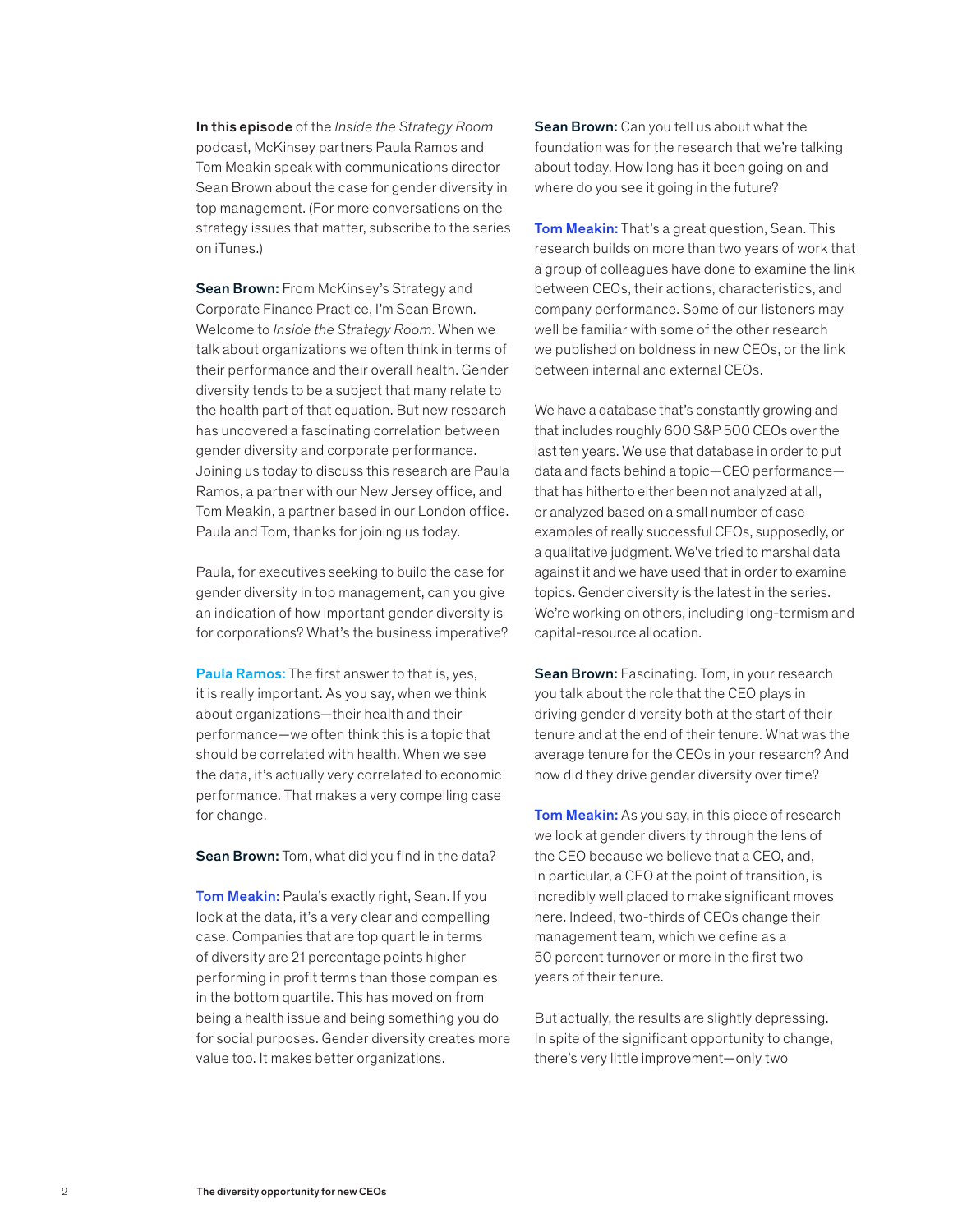percentage points. Even more depressing than that is the fact that all the movement happens early. Most of the change happens in that first two to three years. That's the opportunity. That's where CEOs can have the greatest window for action, yet we see very few improvements—with some exceptions, of course, as you would expect in a database this large, toward the back end of the CEO's period.

But to answer the first part of your question, the average CEO tenure in our database is about eight years. So, you know, it's not as though they're lacking for opportunity to make some change here, even though our research looked to the first two years.

Sean Brown: Are there any differences between internal and external CEO appointments in terms of what percent of CEOs actually take advantage of the opportunity to improve the gender diversity of their teams. And what percentage do they change? What's the impact?

**Tom Meakin:** Within our overall data sets, roughly 80 percent, 78 percent, to be exact, of our CEOs are what we call internal promotions. They have made it to the top job from within. Twenty-two percent are external appointments. Counterintuitively, and in contrast to some other research we've done that demonstrates that external appointments are more bold in their early period, it's actually the internals that make more significant moves.

Among our group of internal CEOs, again roughly 80 percent of the sample, the diversity rate within their management teams at the start of their tenure was 11 percent, so roughly one in ten of the people on their management team were female. At the end of their tenure that number had jumped up by six percentage points, to 17 percent. In contrast, external CEOs—those that came in from outside stayed still. They had a higher starting position, at 13 percent, but that position remained the same, again, at 13 percent, right through until the end of their tenure.

Sean Brown: Did you poll female CEOs in the research and were there any significant differences between the new female CEOs versus male CEOs?

Tom Meakin: We also looked at female CEOs as part of the research and the first thing to say is they're a relatively small proportion of the overall sample—roughly eight percent. Now, given our bar for statistical accuracy, this posed some problems, particularly when we wanted to look at that number and how it varied by industry. However, on that relatively small sample we saw no perceivable difference in their propensity to drive improvements in gender diversity versus their male colleagues.

Sean Brown: We've talked a little bit about laggards. What did some of the leaders do during the CEO transition that really helped turbocharge the gender diversity of their team?

Paula Ramos: I think the secret is putting it in the front line in terms of the KPI [key performance indicator]. If you measure it, the chances of it being effective increase significantly. If gender diversity is a true business priority, then put gender diversity in corporations and imagine the inclusive company of the future. Make it part of your KPI and make sure you track those KPIs weekly or monthly.

Sean Brown: We've talked about what a CEO can do in terms of recasting their top team, and obviously the makeup of the top leadership team is something that the CEO is going to have a big say in. However, the leadership pipeline also plays a big role. Did you look at whether either internal or external CEOs, when looking to increase the diversity of their top teams, looked outside their organization more or less? In other words, if you're an external CEO, are you more likely to bring in other external people and did that provide an opportunity to increase diversity because you're going outside the organization?

Paula Ramos: I think it has to do with going back from the funnel. As we know, there is a much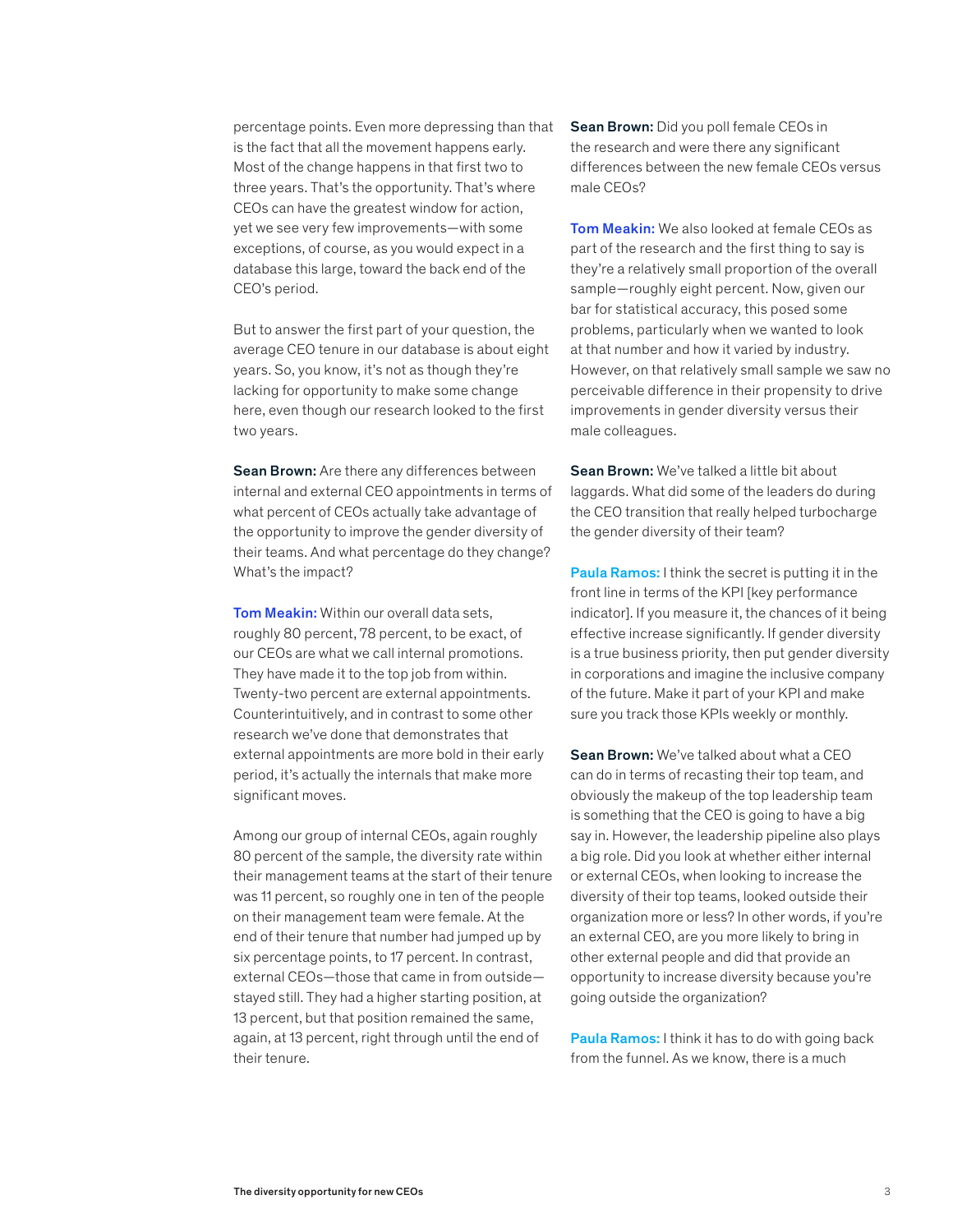higher chance the CEOs of top teams come from P&L-ownership roles and careers. You need to put the processes and systems in place so there are women in the pipeline coming in and there isn't a big fallout of women from the roles that are typically the ones that will take you to the C-suite.

Tom Meakin: I think the other thing we see is you've got self-reinforcement, particularly with external hires. If a management team by definition is relatively lacking in gender diversity, and those females that are on the management team are in staff functions, where we see women overrepresented versus P&L functions, we observed that external CEOs bring some of their people with them. The chances are those people are in P&L roles, and because they're in P&L roles those people are male. So, you do see selfreinforcement, particularly in the case of external CEOs, which is perhaps why you see them holding flat in gender-diversity terms across their tenure, in contrast to their internal peers, who make relatively significant improvements driving gender diversity by 30 to 40 percent over the course of their tenure.

Sean Brown: We've talked a lot about the top-down approach and what the CEOs can do. What do you see employees doing to improve the landscape?

Paula Ramos: What I always say is the message from the top is necessary but insufficient. It's definitely something you cannot do without. However, there are many other things that need to happen in order to really advance. I would say getting the basics right is one of the big ones. So as you would do for any business objective, how do you tap the aspiration or the target? How do you set the reporting? And especially how do you set the accountability to see that kind of change happening? Then there are other things that are really important too. How do you de-bias and make the hiring and promotion processes fair? And then, finally, how do you lean forward to give access to resources, to mentoring, to the most exciting and promising projects to those who won't be necessarily the ones that raise their hands first,

but the ones that might have the most capacity and capability to get it done?

Sean Brown: Thank you. We talked about how this is not just a female issue, but a male issue as well. What are some of the steps that men can take to improve this situation?

Tom Meakin: I really do think it's incredibly important that men see this as something for them to care about too. And not just because of some of the economic-performance data we talked about earlier, or that more diverse teams are better teams in performance, but also because, frankly, it will create opportunities for them to work with more talented, more diverse teams, and also to benefit from the gains that flexibility in their professional lives will get them on their personal sides.

I've seen a few things have an impact. One is really taking the mentorship of women seriously and proactively focusing on it. Secondly, being aware of unconscious bias, particularly in evaluation processes, but also in the allocation of new responsibilities, new opportunities, and senior exposure to some of the females in their team. And the third thing is role modeling, both in how they interact with and treat colleagues, both male and female, but also in the kind of lifestyle that senior men lead. Do they have a lifestyle that to the rest of their colleagues seems compatible with, for example, having a family? Or do they convey a relentless work 24/7 attitude to their professional life, which sends negative and damaging signals further down in the organization, and makes women on their team feel like those senior roles are either undoable or unattractive for them.

Paula Ramos: I would add that one of the things that really makes a difference is when men become acutely aware of their "mini me" biases, and we all have them. But once you understand that's just a human condition, you make tradeoffs against that. Sometimes it will include feeling uncomfortable about giving someone a role who won't perform the role exactly the way you would, but that will be just as or more effective. I think